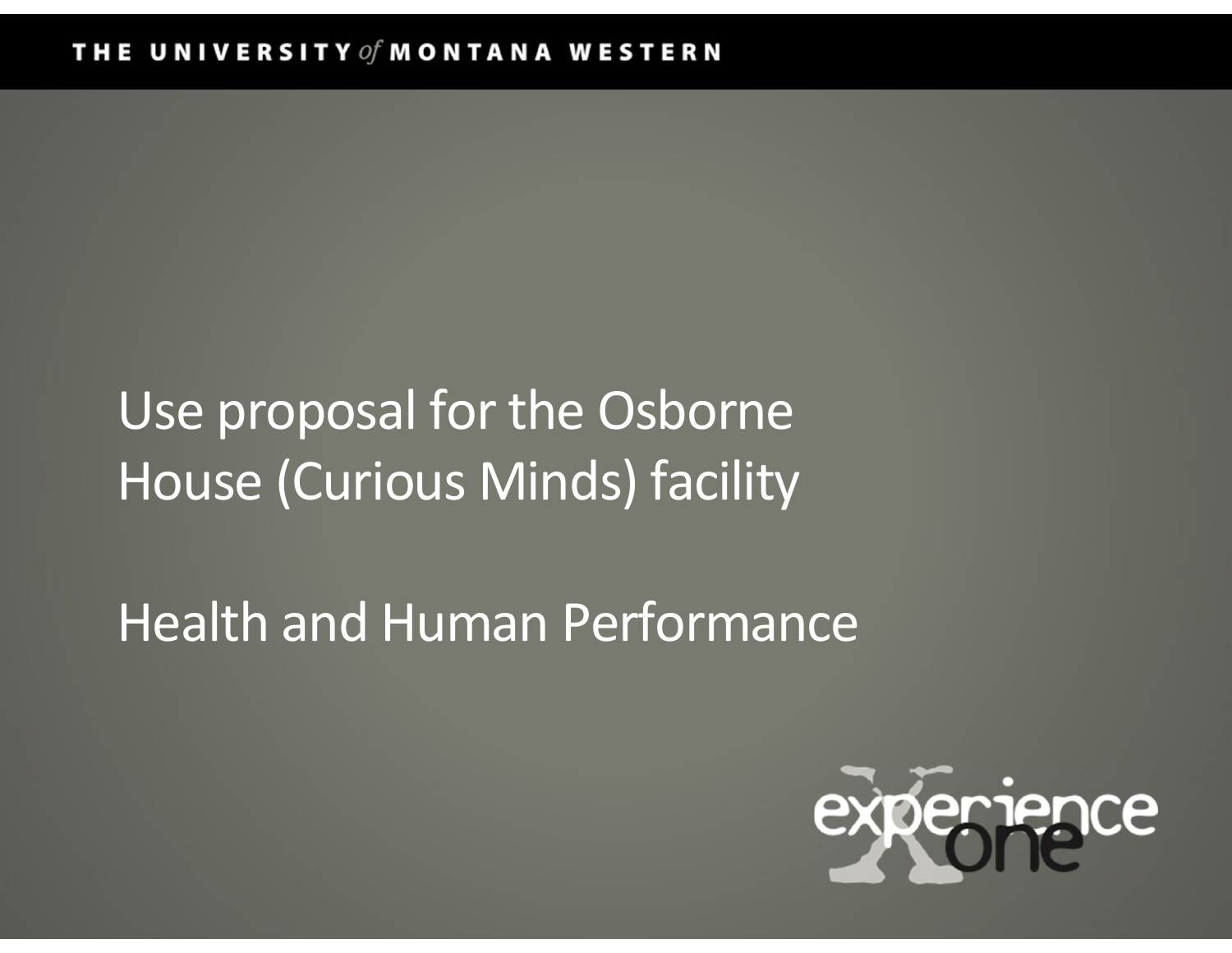### Health and Human Performance Department

- K-12 Physical Education and Health majors and minors
- BS: Health and Human Performance majors and minors.
- Health & Fitness Management Option students within the BS: Business Administration degree
- Integrated Biology Option students within the BS: Biology

2016-17 academic year:

- 78 BS: HHP majors
- 43 BS: Physical Education & Health K-12 majors
- 17 BS: Physical Education & Health K-12 minor
- 12 BS: Biology Integrative Biology majors
- 19 BS Bus: Admin Health & Fitness Management majors

#### THE UNIVERSITY of MONTANA WESTERN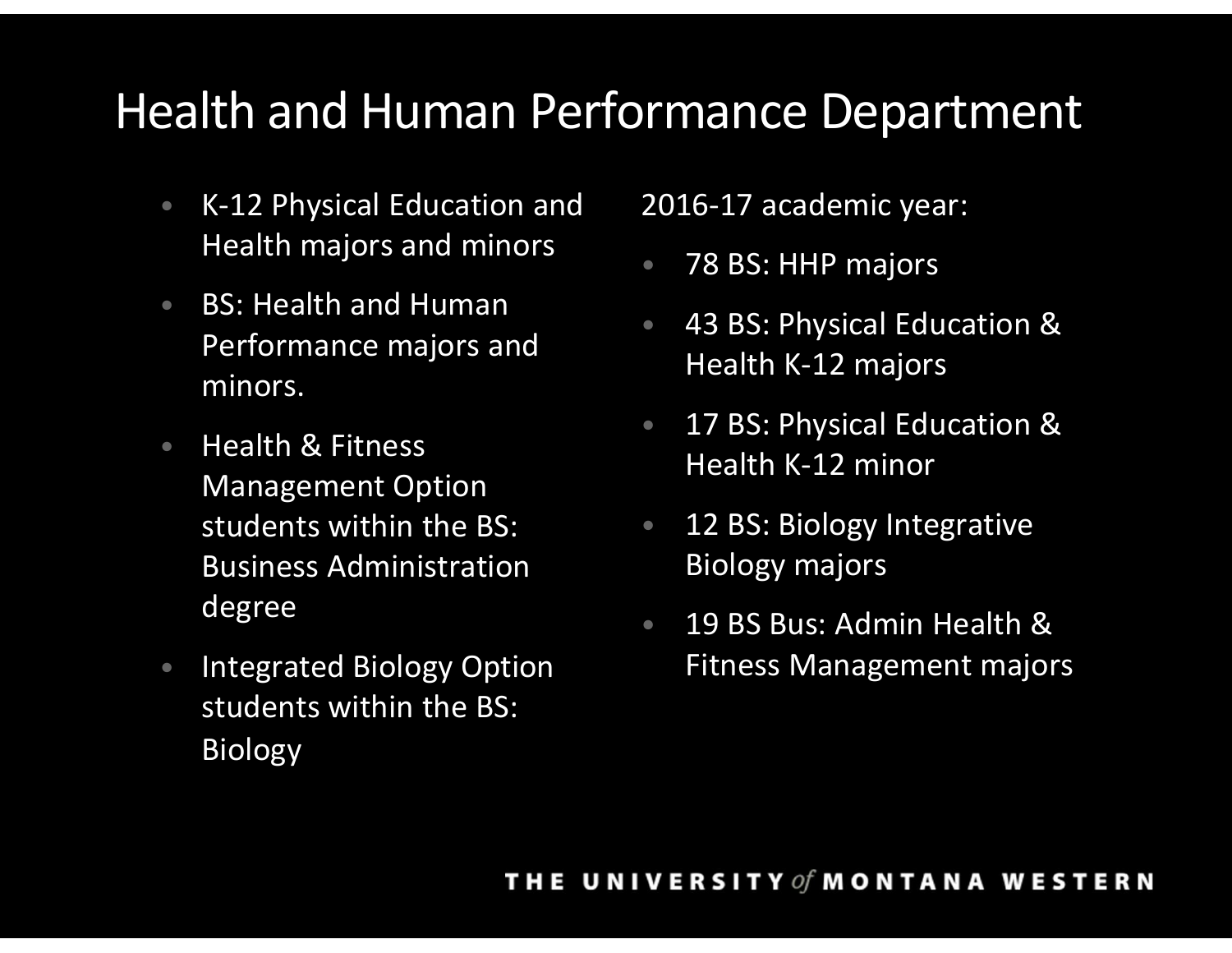### Experiential Mission Statement of HHP

The mission of the BS: Health & Human Performance (HHP) degree is to provide students with an in-depth understanding of the nutritional, physiological, biomechanical, psycho-social, artistic, and recreational dimensions of human activity and health, and to prepare them with the skills to successfully apply this knowledge to graduate study or professional careers in the field.

Through extensive hands-on and authentic field research and experiences, students will become critical thinkers capable of applying knowledge, evaluating complex issues in the field of health and human performance and creating new relevant knowledge based on their own investigations.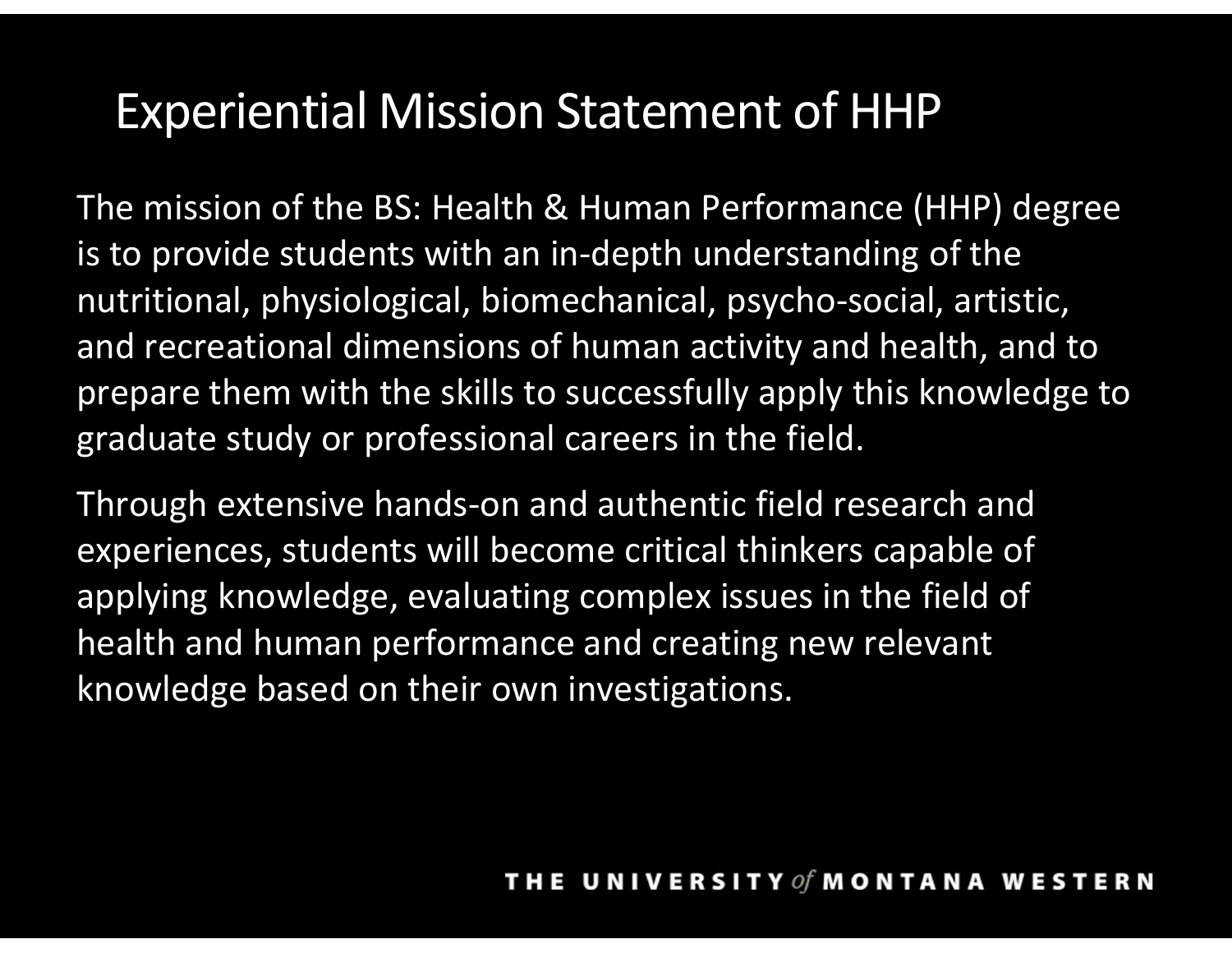### Experiential Components of the KIN 300 series

- Exercise Physiology, Biomechanics, and Motor Learning courses are designed to allow students to apply the concepts in real world and laboratory settings. • Experiential Components of the KIN 300 series<br>• Exercise Physiology, Biomechanics, and Motor Learning courses are<br>designed to allow students to apply the concepts in real world and<br>aboratory settings.<br>• Addition of Dr. L
- experiential learning opportunities in class, and as senior research and thesis projects.
- Use of Equipment funds over the past four years have allowed the HHP Department to greatly expand our exercise testing equipment.
	- Cycle ergometers
	- Lactate and blood glucose testing
	- Electrocardiograms

### THE UNIVERSITY of MONTANA WESTERN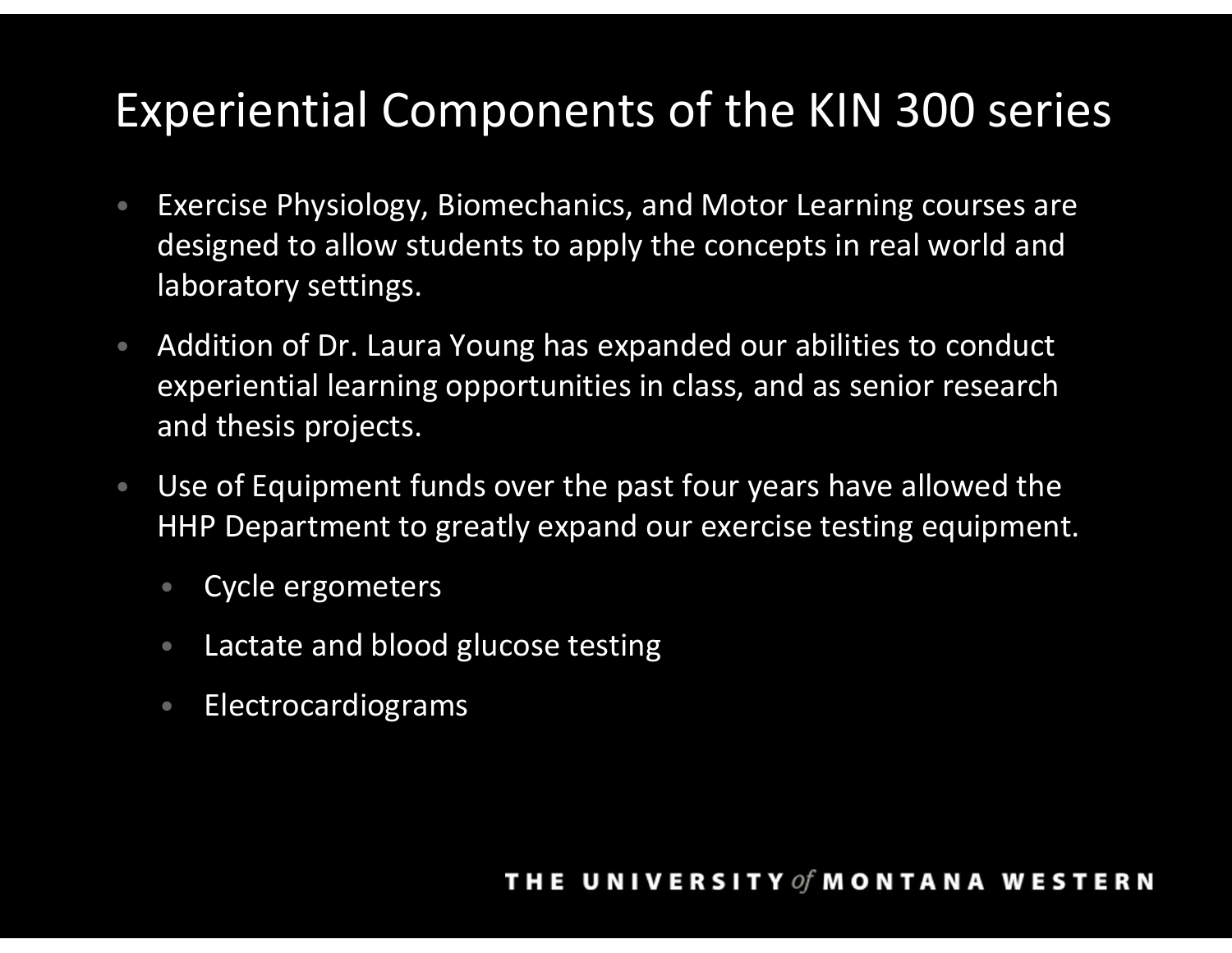### Current Limitations

- BARC is a multiuse facility, meaning that designating space for a single purpose presents challenges.
- Currently undesignated spaces do not have power, network, and plumbing capacity to support exercise testing and data collection protocol.
- Our increased equipment selection poses problems for adequate and efficient, secured storage.
- Limitations on space extend to office work space, limiting the ability of faculty and students to work side-by-side on research projects and data analysis.
- There are no spaces within our facility regularly available for the group work required in our laboratory course, which also require access to laboratory materials.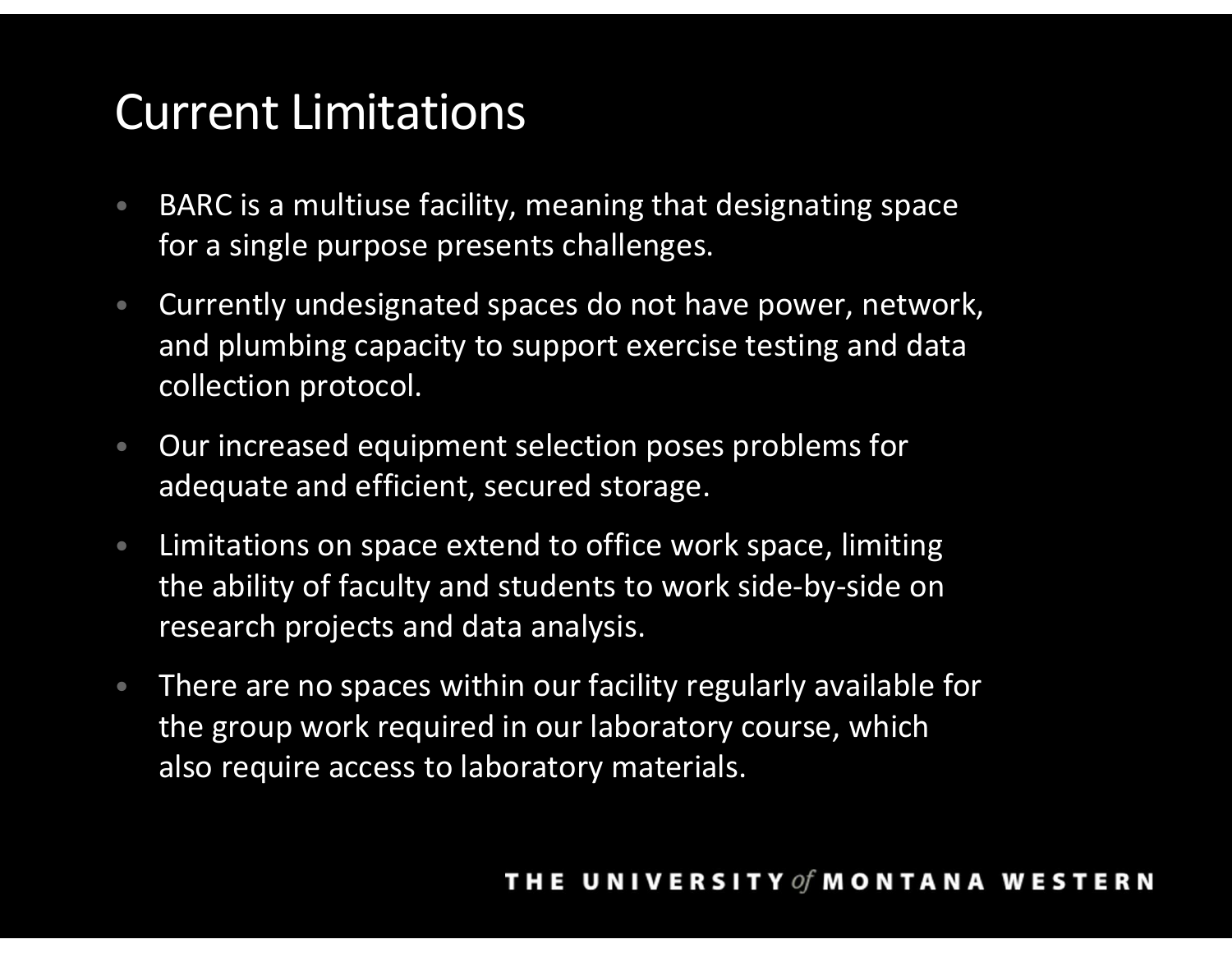### Proposed Use of Osborne House

- Create dedicated lab space for cycle ergometer testing and future health and human performance equipment (metabolic carts, bod pods, treadmills, ergometers)
- Develop shared office space allowing collaboration between students and faculty
- Design maximal exercise testing laboratory to accommodate planned metabolic cart and protocol compatible treadmill
- Use kitchen as nutrition science laboratory space
- Conduct student laboratory and group instruction activities in remaining rooms of facility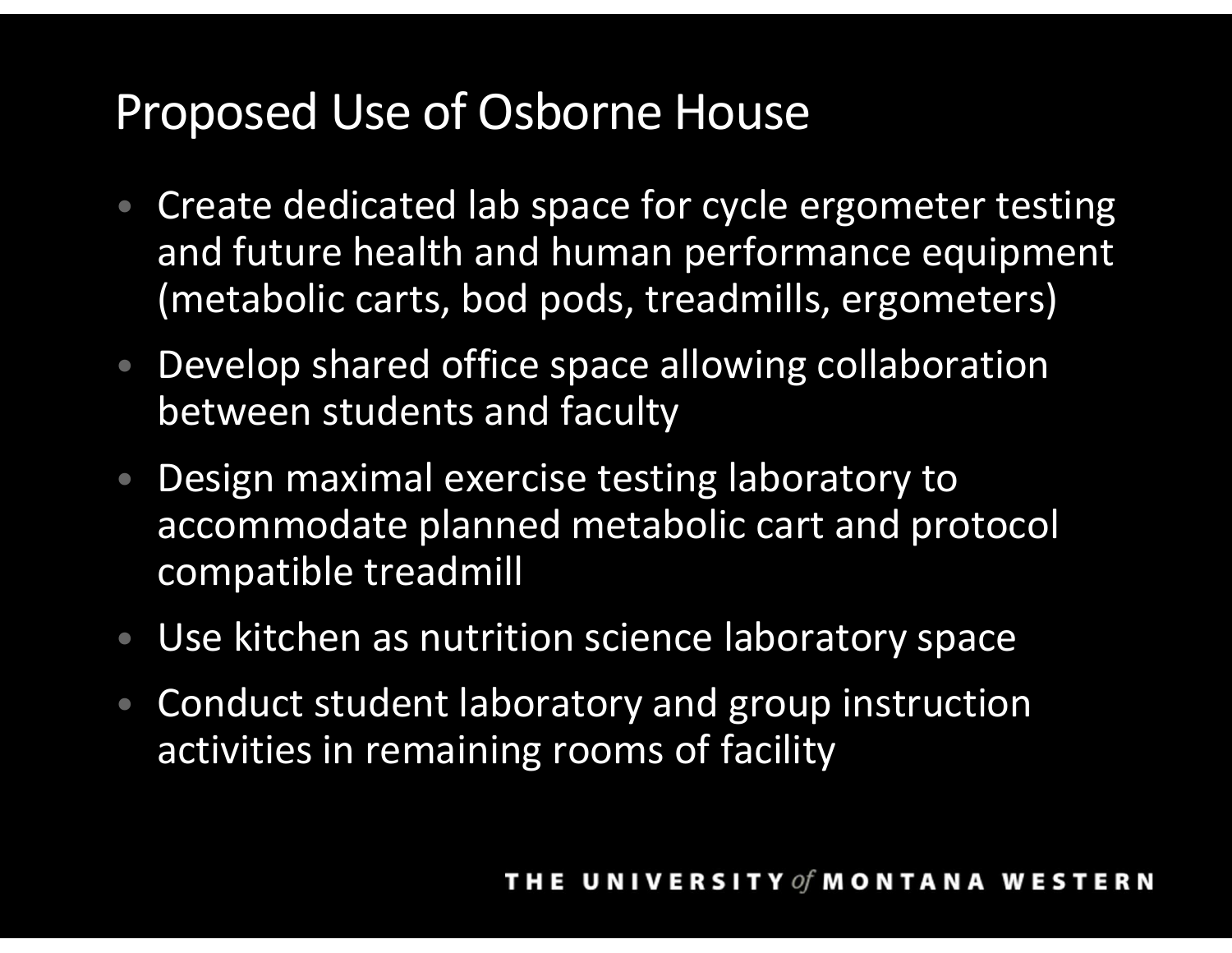## Enhancement of Experiential Opportunities

- Maximal exercise testing protocol equipment and facility will allow our students to work with campus and community members including:
	- Athletes
	- First responders such as fire fighters and law enforcement
	- Medical professionals and patients including cardiac and orthopedic patients
	- Faculty, staff, and students
- Increased student research opportunities will allow students to graduate with high level experience and published results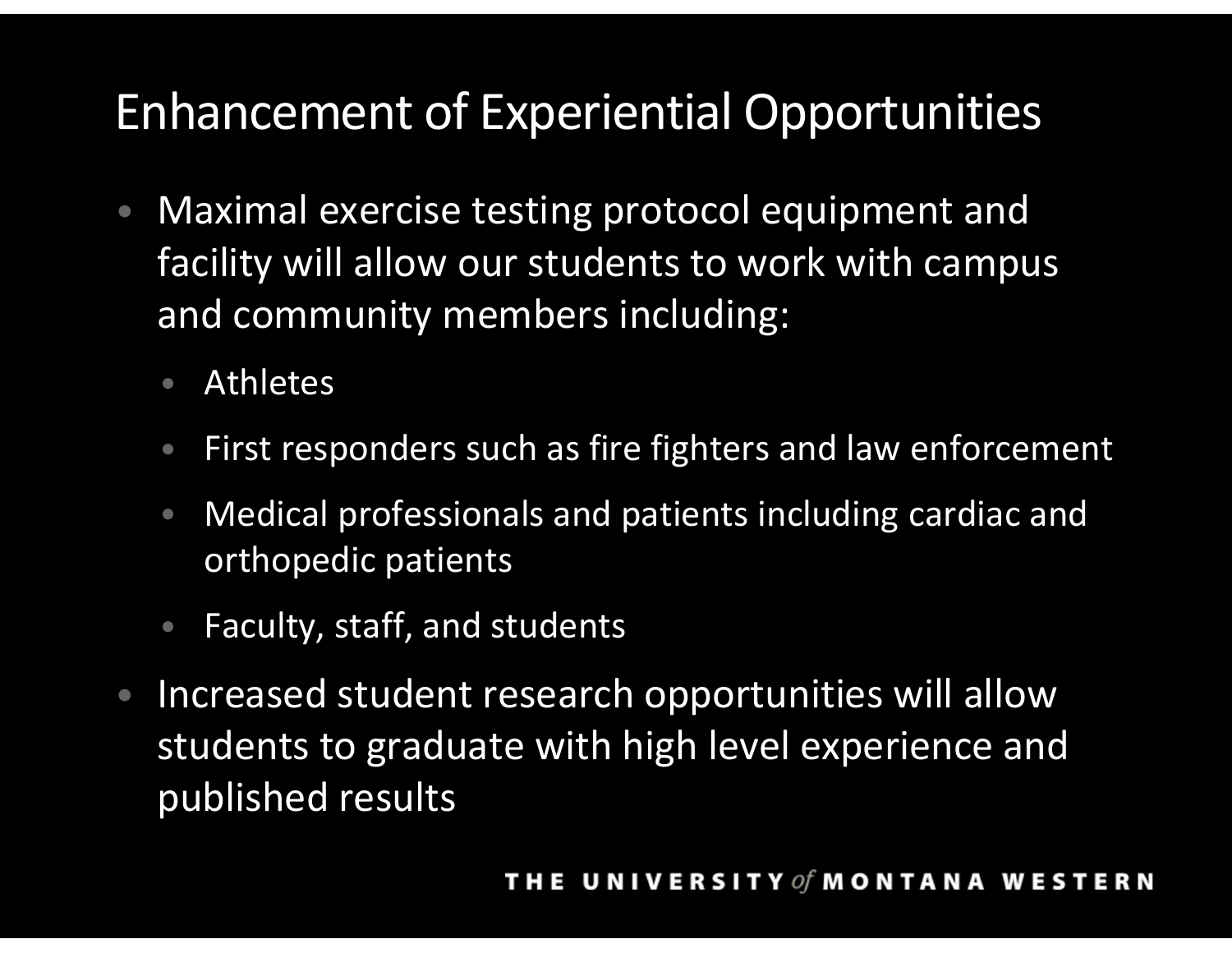### Financial Considerations

| <b>Financial Considerations</b>  |              |                                          |                         |              |          |
|----------------------------------|--------------|------------------------------------------|-------------------------|--------------|----------|
|                                  |              |                                          |                         |              |          |
| Paint-Patch Walls/Cabinets/Doors | $\mathsf{S}$ | 5,625.00                                 | July                    | $\varsigma$  | 42.06    |
| Replace toilets                  | $\zeta$      | 250.00                                   | Aug                     | $\zeta$      | 61.76    |
| Carpeting                        | Ş.           | 2,800.00                                 | Sept                    | \$           | 111.16   |
| Vinyl                            | Ś.           | 1,000.00                                 | Oct                     | $\varsigma$  | 125.83   |
| Initial Upgrades \$              |              | 9,675.00                                 | <b>Nov</b>              | \$           | 219.05   |
|                                  |              |                                          | Dec                     | \$           | 223.53   |
| <b>Custodial Supplies</b>        | $\mathsf{S}$ | 1,000.00                                 | Jan                     | \$           | 194.44   |
| Custodial 10 hr/week (35 weeks)  | Ş.           | 4,375.00                                 | Feb                     | \$           | 186.51   |
| Custodial Costs $$5,375.00$      |              |                                          | Mar                     | \$.          | 130.06   |
|                                  |              |                                          | Apr                     | \$           | 149.22   |
|                                  |              |                                          | May                     | $\varsigma$  | 105.94   |
| Data port and phone line/mo.     | $\varsigma$  | 32.00                                    | June                    | $\varsigma$  | 80.70    |
| Yearly Data/Phone \$             |              | 384.00                                   | <b>Yearly Utilities</b> | $\mathsf{S}$ | 1,630.26 |
|                                  |              | Estimated Yearly Use Expenses \$7,389.26 |                         |              |          |

THE UNIVERSITY of MONTANA WESTERN